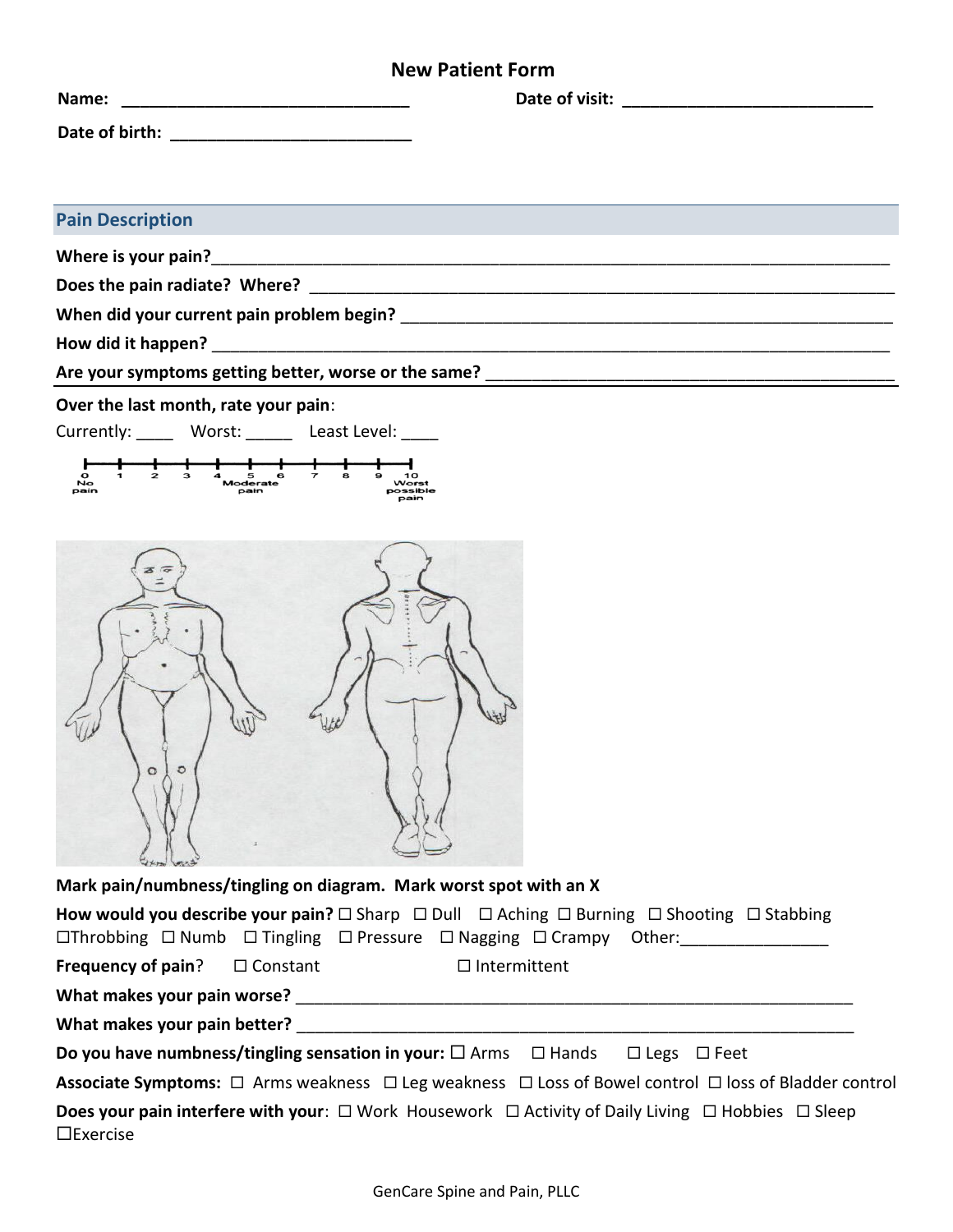| <b>Treatment History</b>                                                       |                                                                                                                                                                                                                                |  |
|--------------------------------------------------------------------------------|--------------------------------------------------------------------------------------------------------------------------------------------------------------------------------------------------------------------------------|--|
| Check all treatments you have received for this problem:                       |                                                                                                                                                                                                                                |  |
|                                                                                |                                                                                                                                                                                                                                |  |
| $\Box$ Physical therapy. (Please circle) Help with pain Did not help with pain |                                                                                                                                                                                                                                |  |
| $\Box$ Injection.                                                              |                                                                                                                                                                                                                                |  |
|                                                                                | What type of injection: when the state of the state of the state of the state of the state of the state of the state of the state of the state of the state of the state of the state of the state of the state of the state o |  |
|                                                                                |                                                                                                                                                                                                                                |  |
|                                                                                |                                                                                                                                                                                                                                |  |
|                                                                                |                                                                                                                                                                                                                                |  |
|                                                                                |                                                                                                                                                                                                                                |  |
| $\Box$ Chiropractor. (Please circle) Help with pain Did not help with pain     |                                                                                                                                                                                                                                |  |
|                                                                                |                                                                                                                                                                                                                                |  |
|                                                                                |                                                                                                                                                                                                                                |  |
| Diagnostic Tests that you have done for your problem:                          |                                                                                                                                                                                                                                |  |
|                                                                                |                                                                                                                                                                                                                                |  |
|                                                                                |                                                                                                                                                                                                                                |  |
|                                                                                |                                                                                                                                                                                                                                |  |
|                                                                                |                                                                                                                                                                                                                                |  |
|                                                                                |                                                                                                                                                                                                                                |  |
| <b>Medications That You Are Currently Taking:</b>                              |                                                                                                                                                                                                                                |  |

| Drug Name | Dose | How Often |
|-----------|------|-----------|
|           |      |           |
|           |      |           |
|           |      |           |
|           |      |           |
|           |      |           |
|           |      |           |
|           |      |           |
|           |      |           |
|           |      |           |
|           |      |           |

| Currently prescribed a blood thinner? $\Box$ Yes $\Box$ No Medication: | Prescriber:                   |
|------------------------------------------------------------------------|-------------------------------|
| <b>Allergies:</b> $\Box$ No known allergies $\Box$ Latex $\Box$ Iodine | $\Box$ Medications (list all) |
|                                                                        |                               |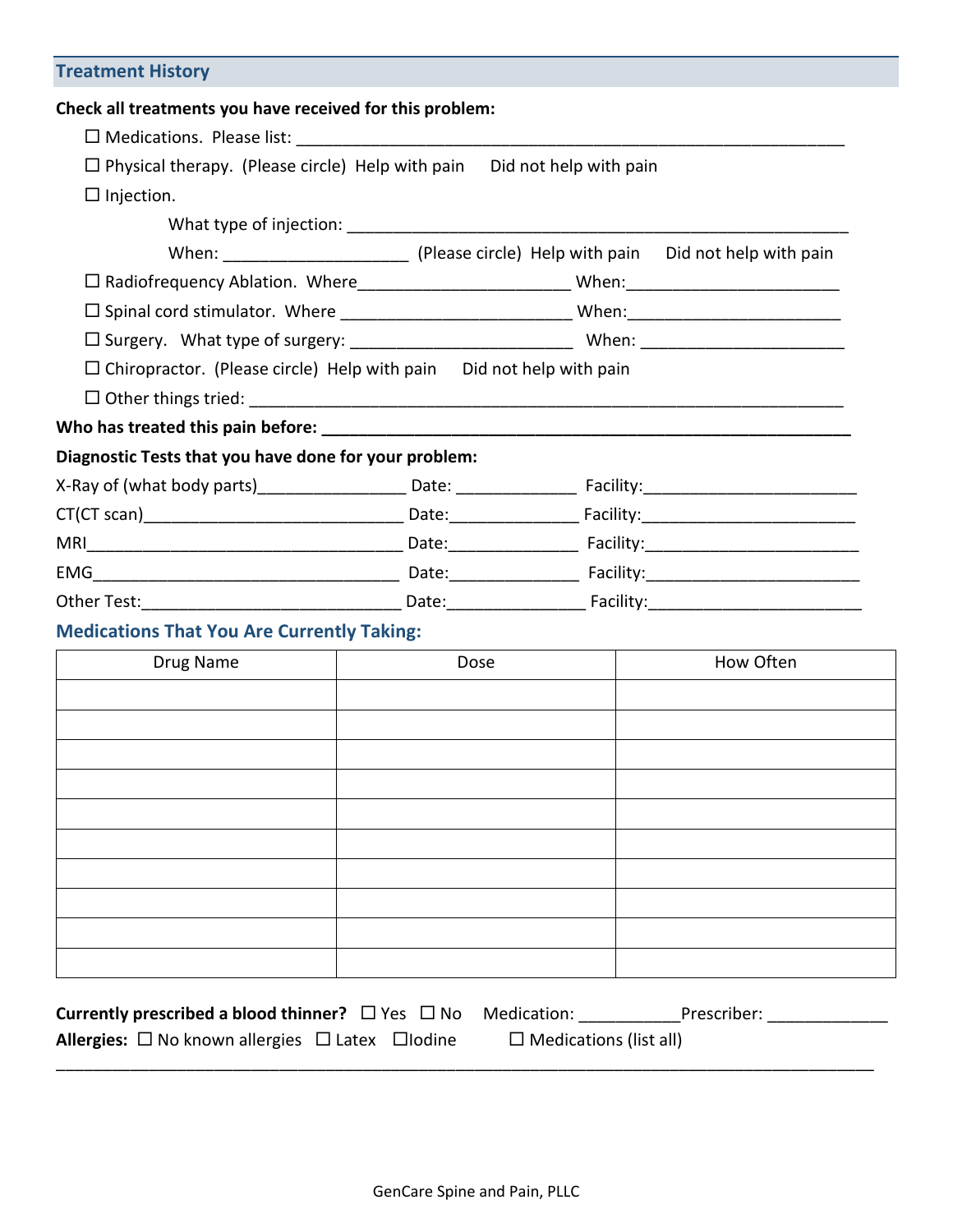| <b>Medical History</b>                                                                                                                                                                                                                                                                                                                                                                                                                                                                                                                                                                      |  |  |  |  |
|---------------------------------------------------------------------------------------------------------------------------------------------------------------------------------------------------------------------------------------------------------------------------------------------------------------------------------------------------------------------------------------------------------------------------------------------------------------------------------------------------------------------------------------------------------------------------------------------|--|--|--|--|
| Do You Have any History of (Check All That Apply)<br>$\Box$ Hypertension $\Box$ Diabetes $\Box$ Heart Disease $\Box$ High Cholesterol $\Box$ Thyroid problem<br>□Kidney Disease □ On Dialysis □ GERD □ □ Hepatitis A/B/C □ △ IAsthma □ □ COPD                                                                                                                                                                                                                                                                                                                                               |  |  |  |  |
| <b>Surgical History</b>                                                                                                                                                                                                                                                                                                                                                                                                                                                                                                                                                                     |  |  |  |  |
| Do You Have Previous Surgery (Check All That Apply)<br>$\Box$ Heart surgery $\Box$ Defibrillator $\Box$ Pacemaker $\Box$ Kidney surgery $\Box$ Bladder surgery<br>□Neck surgery □Back surgery □Joint surgery. If yes, which joint: ______________________<br>$\Box$ Gallbladder surgery $\Box$ Appendectomy $\Box$ Tonsillectomy                                                                                                                                                                                                                                                            |  |  |  |  |
| <b>Family History</b>                                                                                                                                                                                                                                                                                                                                                                                                                                                                                                                                                                       |  |  |  |  |
| Please Check All That Apply to your Family History<br>□Hypertension. Relatives: □ □ □Diabetes. Relatives: □ □ □Heart Problem. Relatives: □<br>□Arthritis. Relatives: _________    □Neck Pain. Relatives: ________  □Back pain. Relatives: ____________<br>□ Substance abuse. Relatives: ______ □Depression: Relatives: _______________                                                                                                                                                                                                                                                      |  |  |  |  |
| <b>Social History</b>                                                                                                                                                                                                                                                                                                                                                                                                                                                                                                                                                                       |  |  |  |  |
| $\Box$ Married $\Box$ Divorced $\Box$ Widowed $\Box$ Separated<br>Marital Status: $\square$ Single<br>Who do you live with? $\Box$ Alone $\Box$ spouse $\Box$ Significant other $\Box$ Children<br>$\Box$ Parents<br>$\Box$ Other<br><b>Smoking</b> : □ Never a smoker □ Former Smoker □ Current Smoker: Frequency _________<br>Alcohol use: □ Never drinks □ Socially (Drinks/wk)______________ □ History of Alcoholism<br>□ Current Alcoholism<br><b>Illegal Drug Use</b> : $\Box$ Yes $\Box$ No $\Box$ Formerly Used Illegal drugs.<br>If yes, please elaborate $\overline{\phantom{a}}$ |  |  |  |  |

**Have you ever abused prescription medications**: Yes No If yes, please elaborate \_\_\_\_\_\_\_\_\_\_\_\_\_\_\_\_